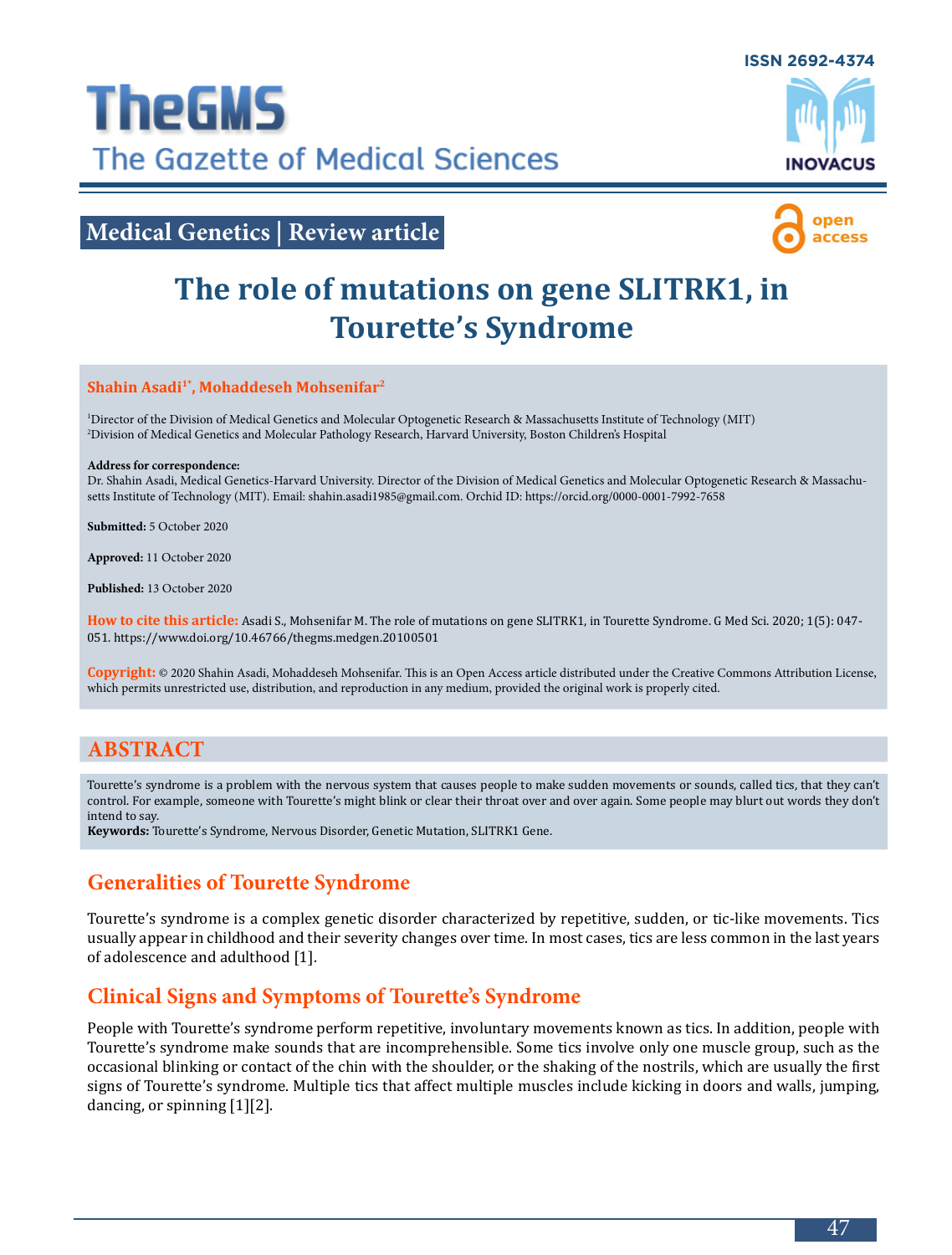

Vocal tics, which usually appear after movement tics, can be simple or complex. Simple vocal sounds include moaning, wheezing, and sore throat. Complex vocal sounds include: repeating the words of others or repeating one's own words. In addition to frequent tics, people with Tourette's syndrome are at risk for attention deficit hyperactivity disorder (ADHD), obsessive-compulsive disorder (OCD), anxiety, depression, and sleep problems [1][3].

### **Etiology of Tourette Syndrome**

Various genetic and environmental factors may play a role in the development of Tourette's syndrome. Many of these factors are unknown, and researchers are studying prenatal and postnatal risk factors that may contribute to this complex disorder. Scientists believe that Tourette's syndrome tics may be caused by changes in brain chemicals (neurotransmitters) that are responsible for producing and controlling voluntary movement [1][4].

A mutation in the SLITRK1 gene, located on the long arm of chromosome 13 as 13q31.1, has been identified in a small number of people with Tourette's syndrome. This gene provides the instructions for the synthesis of a protein that is active in the brain. This gene encodes a member of the SLITRK protein family. Members of this family are integral membrane proteins that are characterized by two N-terminal leucine-rich repeat (LRR) domains and a C-terminal region that shares homology with trk neurotrophin receptors. However, the protein encoded by this gene lacks the region of homology to neurotrophin receptors. This protein is thought to be involved in neurite outgrowth. Mutations in this gene may be associated with Tourette syndrome. Alternative splicing results in multiple transcript variants. The SLITRK1 protein probably plays an important role in the development of neurons, including the growth of axons and dendrites that allow each neuron to communicate with adjacent cells. It is not yet clear how mutations in the SLITRK1 gene can lead to Tourette's syndrome [1][5].



**Figure 1:** Schematic of chromosome 13 where the SLITRK1 gene is located in the long arm of this chromosome as 13q31.1. [1]

Most people with Tourette's syndrome do not have a mutation in the SLITRK1 gene. Because mutations have been reported in very few individuals with this syndrome, the association of the SLITRK1 gene with Tourette's syndrome has not been confirmed. Researchers believe that changes in other genes that have not yet been identified may be linked to Tourette's Syndrome [1][6].

The hereditary pattern of Tourette's syndrome is unknown. Tourette's syndrome was previously thought to follow an autosomal dominant inheritance pattern. But research has shown that this inherited pattern is not correct for Tourette's syndrome. Almost all cases of Tourette's syndrome are probably caused by various genetic and environmental factors, not a change in a particular gene [1][7].



**Figure 2:** Schematic of the structure of the nerve fiber and the biochemical mechanism of the nerve fiber [1].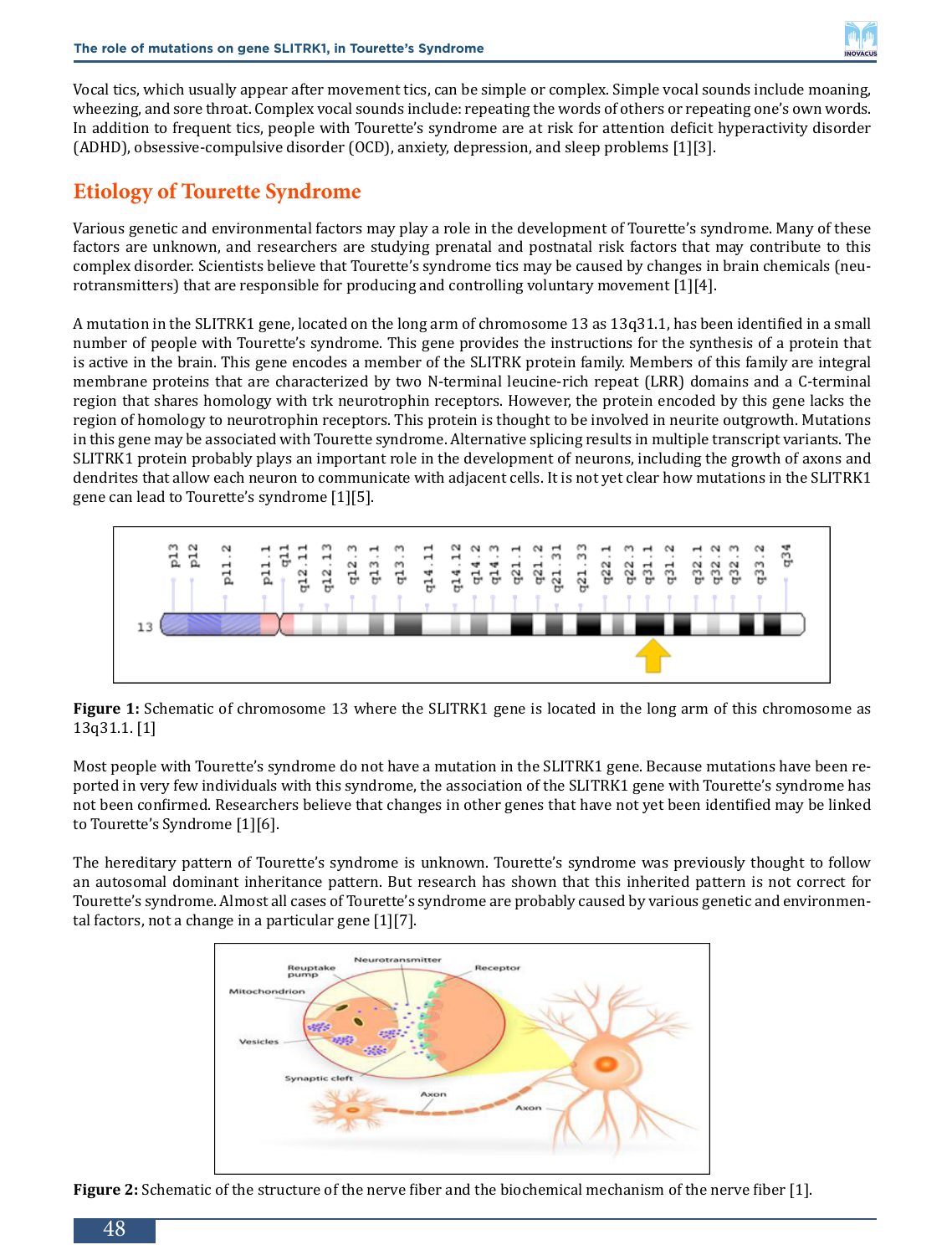### **Frequency of Tourette Syndrome**

Tourette's syndrome is a genetic and epigenetic disorder whose exact frequency of occurrence in the world is unknown. Tourette's syndrome is estimated to affect between 1 and 10 per 1,000 children. This syndrome occurs in different populations and ethnic groups around the world and is more common in men than women [1][8].

### **Diagnosis of Tourette's Syndrome**

Tourette's syndrome is diagnosed based on the patient's clinical and physical findings and some pathological tests. Doctors diagnose Tourette's syndrome after confirming that the patient has had both motor and vocal tics for at least 1 year. Other neurological or psychiatric conditions can also help doctors make a diagnosis. Common tics are often misdiagnosed by specialist doctors. However, unusual symptoms or presentation (for example, the onset of symptoms in adulthood) may require a specialist to diagnose.

No laboratory, blood or imaging tests are required for diagnosis. In rare cases, Tourette's syndrome may be accompanied by other disorders that appear to be suspected in a person's history or clinical examination. These studies include:

i. MRI magnetic resonance imaging ii. CT computed tomography iii. Electroencephalogram (EEG) studies

The above tests are used to rule out other disorders that may be associated with Tourette's syndrome.

It is not uncommon for a patient to have a definitive diagnosis of Tourette's syndrome only when symptoms are present in some cases. The reasons for this diagnosis are many. For families and physicians unfamiliar with Tourette's syndrome, mild to moderate symptoms may be a minor issue, part of a developmental period, or the result of another illness. For example- Parents may think that blinking is related to vision problems or that snoring is related to seasonal allergies.

Many patients diagnose the disease themselves after their parents, other relatives or friends have read or heard about Tourette's Syndrome! (This reminds us all of the importance of studying health.) The most accurate way to diagnose Tourette's syndrome is to have a molecular genetic test, at least for the SLITRK1 gene, to check for possible mutations. Prenatal diagnosis of this syndrome is difficult [1][9].

### **Therapeutic Routes of Tourette's Syndrome**

The treatment and management strategy of Tourette's syndrome is symptomatic and supportive. Treatment may be done with the efforts and coordination of a team of specialists including a pediatrician, a neurologist, a psychiatrist, speech therapists and motion therapists, and other health care professionals. The use of neuroleptic drugs can also be somewhat helpful. Neuroleptics (drugs that may be used to treat psychotic and non-psychotic disorders) are drugs that are consistently useful in suppressing tics. Some are available, but some are more effective than others (such as haloperidol and pimozide). Many neuroleptic side effects can be controlled by starting treatment slowly and reducing the dose if side effects occur. The most common side effects of neuroleptics include numbness and drowsiness, weight gain, and slowness of cognition. Neurological side effects such as tremor, dystonic reactions (movement of the body), Parkinson-like symptoms, and other (involuntary) movement disorders are less common and are easily treated by reducing the dose [1][9].

Discontinuation of neuroleptics after prolonged use should be done slowly to prevent recurrence of tics and recurrence of dyskinesia. A type of dyskinesia called chronic dyskinesia is a movement disorder distinct from Tourette's syndrome that may be due to chronic use of neuroleptics. The risk of these side effects can be reduced by using lower doses of neuroleptics for shorter periods. Other medications may also be helpful in reducing the severity of the tic, but they have often not been extensively studied or are consistently useful as neuroleptics. Additional drugs with relatively good efficacy include alpha-adrenergic agonists such as clonidine and guanfacine [1][10]. These drugs were used primarily for high blood pressure, but are also used to treat tics. The most common side effect of these drugs that prevents them from taking is drowsiness and confusion. However, due to the low side effects of these drugs, they are often used as first-line agents before starting neuroleptic therapy [1][10]. There are also effective drugs to treat some of the neurobehavioral disorders associated with Tourette's syndrome. Recent research shows that stimulant drugs such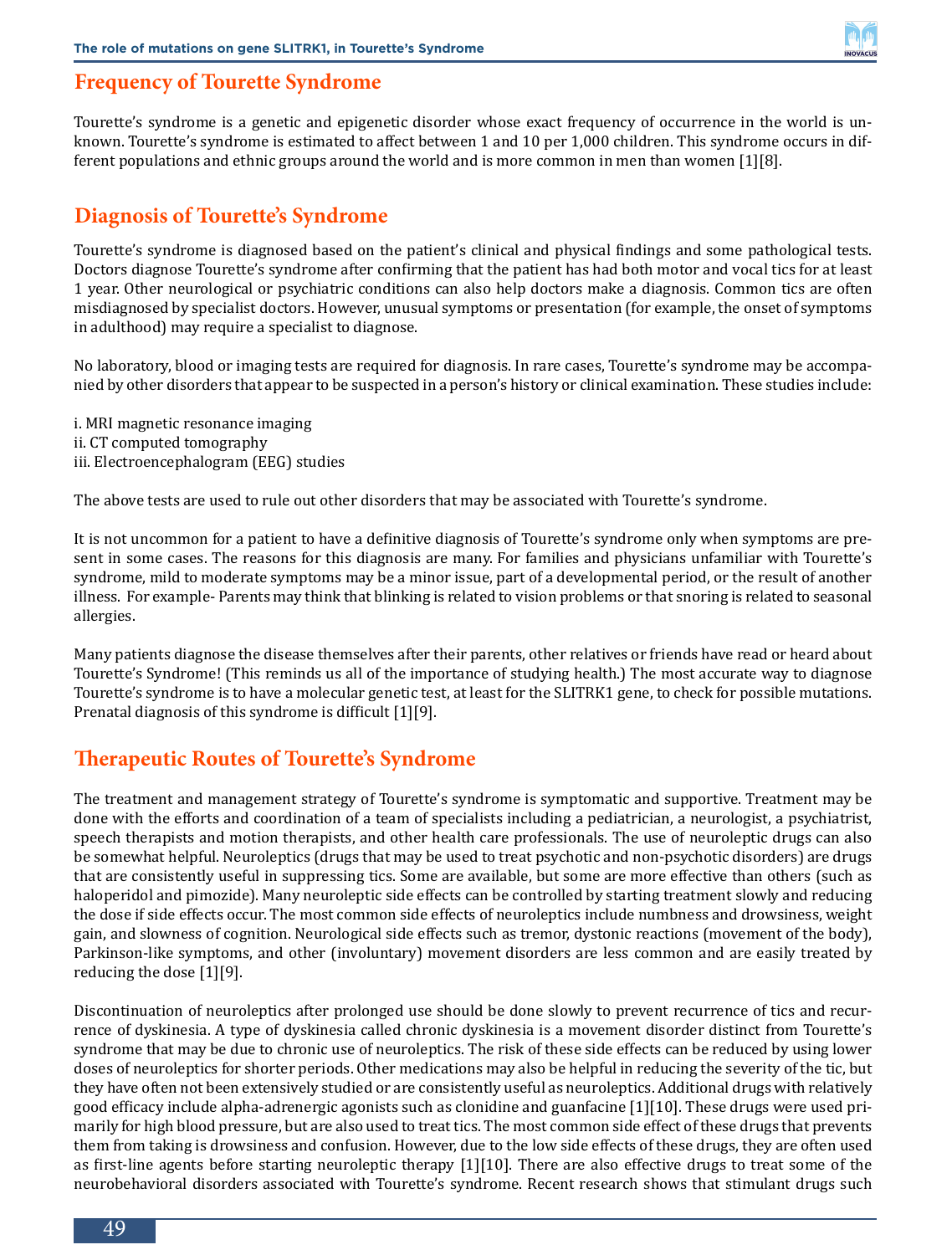

as methylphenidate and dextroamphetamine can reduce the symptoms of ADHD in people with Tourette's syndrome without causing severe tics [1][10]. However, the use of these drugs is currently prohibited in children with Tourette's / Tics syndrome and those with a family history of tics. Scientists hope future studies, including a full discussion of the risks and benefits of using these brain stimulants will shed light on this issue [1][10]. Serotonin reuptake inhibitors (clomipramine, fluoxetine, fluvoxamine, paroxetine, and sertraline) have been shown to be effective for symptoms of obsessive-compulsive disorder that significantly impair daily functioning [1][10]. There is no definitive treatment for this syndrome and patients should adapt to this disorder. Behavioral therapies such as awareness training and competitive response training can also be used to reduce tics. A new NIH-based controlled trial called Cognitive-Behavioral Intervention (or CBIT) for tics has shown that training voluntarily moves toward the predictive response to arousal to reduce tic symptoms [1][10]. Other behavioral therapies, such as biofeedback or supportive therapy, have been shown to reduce tic symptoms. However, supportive therapy can help a person with Tourette's syndrome cope better with the disorder and with the secondary social and emotional problems that sometimes occur. The psychological support of parents and relatives will also be effective in regulating the situation of these patients. Genetic counseling is also necessary for all families who want a healthy child [1][10].

## **History of Tourette Syndrome**

Tourette's syndrome was first reported in 1885 by Dr. Georges Gilles de la Tourette, a French neurologist [1][11].



**Figure 3:** Picture of Dr. Georges Gilles de la Tourette, discoverer of Tourette's Syndrome in 1885.[1]

### **Discussion and Conclusion**

Tourette's Syndrome has been linked to different parts of the brain, including an area called the basal ganglia, which helps control body movements. Differences there may affect nerve cells and the chemicals that carry messages between them. Researchers think the trouble in this brain network may play a role in Tourette's Syndrome. Treatments can control tics, but some people don't need any unless their symptoms really bother them. There is no definitive treatment for this syndrome and patients should adapt to this disorder. The psychological support of parents and relatives will also be effective in regulating the situation of these patients. Nerve tics appear after formation over time with different types, frequencies, locations and intensities.

The first symptoms usually occur in the head and neck area and may reach the muscles of the trunk and limbs. Motion tics generally precede vocal tics, and simple ticks often precede complex tics. Most patients recover before the mid-adolescence with the peak severity and in the late stages of adolescence. Approximately 10 to 15 percent of those affected by the disease have progressive or inactive periods that last into adulthood.